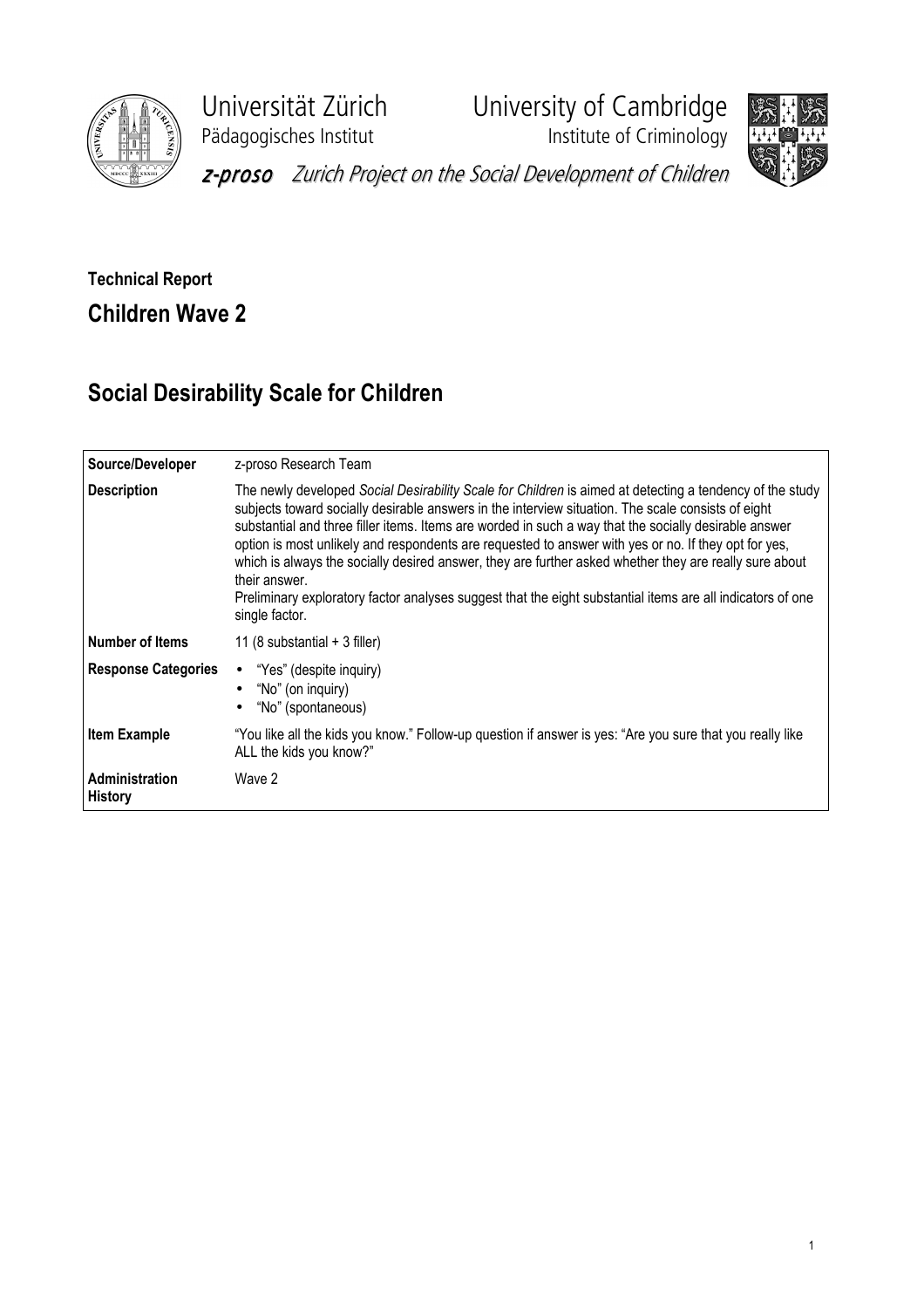| <b>Frequencies</b><br>"Social desirability<br>scale" |                           | $\overline{N}$<br>$\overline{N}$<br>Doesn't know                 |                 |                 |                |                        |  |  |  |  |
|------------------------------------------------------|---------------------------|------------------------------------------------------------------|-----------------|-----------------|----------------|------------------------|--|--|--|--|
|                                                      | Variable Name             | Yes                                                              | (after request) | (spontaneously) | (missing)      | No answer<br>(missing) |  |  |  |  |
|                                                      | K2_6510                   | 437 (32.8%)                                                      | 353 (26.5%)     | 543 (40.7%)     | 1              | $\mathbf{1}$           |  |  |  |  |
|                                                      | K2_6530                   | 474 (35.8%)                                                      | 280 (21.1%)     | 570 (43.1%)     | 9              | 2                      |  |  |  |  |
|                                                      | K2_6540                   | 382 (28.7%)                                                      | 181 (10.8%)     | 769 (57.7%)     | 3              |                        |  |  |  |  |
|                                                      | K2_6560                   | 579 (43.6%)                                                      | 176 (13.2%)     | 574 (43.2%)     | $\overline{2}$ | 4                      |  |  |  |  |
|                                                      | K2_6570                   | 579 (43.5%)                                                      | 207 (15.6%)     | 545 (40.9%)     | 4              |                        |  |  |  |  |
|                                                      | K2_6590                   | 512 (38.5%)                                                      | 149 (11.2%)     | 670 (50.3%)     | 2              | 4                      |  |  |  |  |
|                                                      | K2_6600                   | 290 (21.7%)                                                      | 118 (8.8%)      | 927 (69.4%)     |                |                        |  |  |  |  |
|                                                      | K2_6610                   | 472 (35.6%)                                                      | 196 (14.8%)     | 656 (49.5%)     | 10             | $\mathbf{1}$           |  |  |  |  |
| <b>Factor Analysis</b>                               | Social desirability scale |                                                                  |                 |                 |                |                        |  |  |  |  |
| Method                                               | PCA with VARIMAX rotation |                                                                  |                 |                 |                |                        |  |  |  |  |
|                                                      |                           | Extraction criterion: Eigenvalues > 1                            |                 |                 |                |                        |  |  |  |  |
| <b>Rotated Component</b><br><b>Matrix</b>            |                           |                                                                  |                 |                 | Component      |                        |  |  |  |  |
|                                                      |                           |                                                                  |                 |                 | 1              |                        |  |  |  |  |
|                                                      | K2_6510                   | You get along well with all the children you know                | .600            |                 |                |                        |  |  |  |  |
|                                                      | K2_6530                   | You always tell the truth                                        | .636            |                 |                |                        |  |  |  |  |
|                                                      | K2_6540                   | You always obey your parents                                     | .625            |                 |                |                        |  |  |  |  |
|                                                      | K2_6560                   | You don't worry and don't' get upset when you don't get what you | .479            |                 |                |                        |  |  |  |  |
|                                                      | K2_6570                   | You always share your toys with other children                   | .628            |                 |                |                        |  |  |  |  |
|                                                      | K2_6590                   | You always go to bed when you're asked to go                     | .609            |                 |                |                        |  |  |  |  |
|                                                      | K2 6600                   | You always eat up what's in your plate                           | .479            |                 |                |                        |  |  |  |  |
|                                                      | K2 6610                   | You're always kind to other people                               | .712            |                 |                |                        |  |  |  |  |